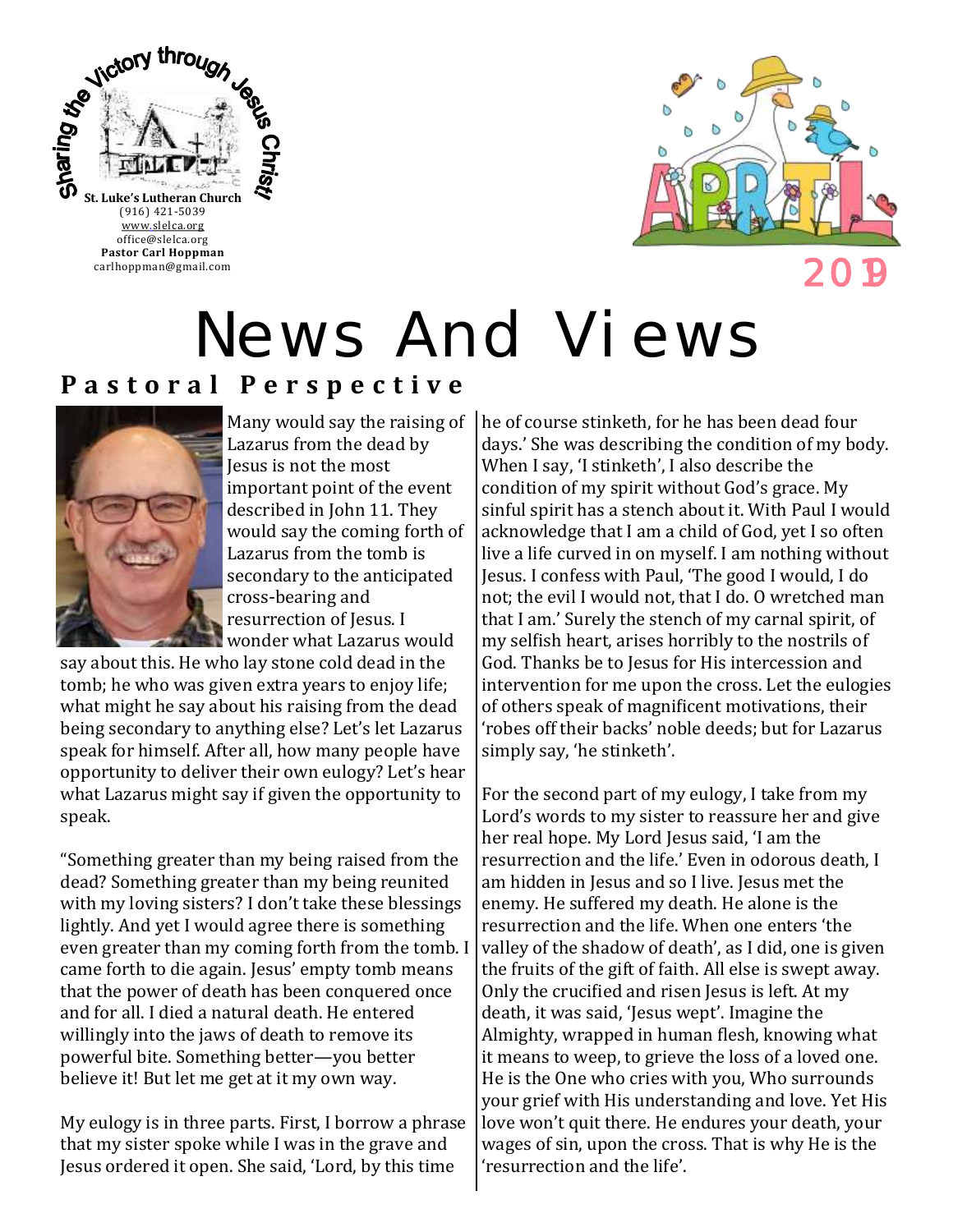And now, to the third part of my eulogy. I would call it, 'I believe'. It comes from my sister's response to Jesus' question, 'Do you believe this'? She never specifically answered His question about dying and living again or about eternal life. She simply confessed, 'Yes, Lord, I believe you are the Christ, the Son of God'. My sister, bless her trust, cut across all the mysteries of life and death and confessed what she absolutely knew, 'I believe in You, Jesus, the Christ, the Son of God.' That's Who I believe in. I believe in this One—Who was conceived by the power of the Holy Spirit, born of the virgin Mary, suffered under Pontius Pilate, was crucified, died, was buried, and on the third day rose again. This One grants me eternal life.

So, say not about Lazarus that 'he was a good man'. Say only that without God's grace 'he stinketh'. Say not that 'if there is a heaven, he deserves to be there.' Say only that Jesus is his 'resurrection and life'. Say not about Lazarus that he knew all about God's ways. Say only that he believed with all his heart that Jesus, the Christ, the Son of God, died and rose for him."

Spreading, Serving and Sharing with You, Pastor Carl

#### **Holy Week Services and Activities**

In preparation for Easter, we will be cleaning the altar area and polishing the brass and silver on Saturday, April 6 at 10:00 a.m. All are welcome to help with these tasks.



We will be decorating for Palm Sunday on Saturday, April 13 at 10:00 a.m. If you have palms, please bring them to the church at that time. We can use both fan palms and the large fronds. You are welcome to stay a bit and help decorate the sanctuary. We can especially use the help of a

few gentlemen as the large branches can be pretty heavy.

Palm Sunday is April 14. As in the past, the service begins with the procession of palms where we

remember Jesus' triumphal entry into Jerusalem. As the service progresses, the mood shifts to the consideration of Jesus' Passion. There will be special music provided by the Bell Choir and Chancel Choir.



#### **PASSOVER LAMB DINNER**

On Thursday, April 18, we will once again remember the Passover with our traditional lamb dinner. The observance begins at 6:00 p.m. with a ritual meal using specific foods to illustrate parts of the Passover story. The story of the plagues that God sent to persuade Pharaoh to release the Jewish slaves is told with pictures. The remembrance is especially designed for children to participate in the program. The ritual meal is followed by a full lamb dinner at 6:30 p.m. Tickets for the dinner will be available April 7th. Chicken can be ordered for those who do not eat lamb.

Our Maundy Thursday Holy Communion worship is at 7:30 p.m. At this special service we remember Jesus' last supper with his disciples, his betrayal and arrest. The service concludes with the stripping of the altar to remind us of Jesus' captivity. We need several people to help with the stripping of the altar. A sign-up sheet will be available beginning April 7th.



Friday, April 19 at 7:00 p.m. we gather for the Service of Shadows. With several readings from the Bible and special hymns and anthems, we remember Jesus' sacrifice of himself on our behalf. As is our tradition, the congregation is invited to nail their burdens on the cross. The service concludes in silence and darkness.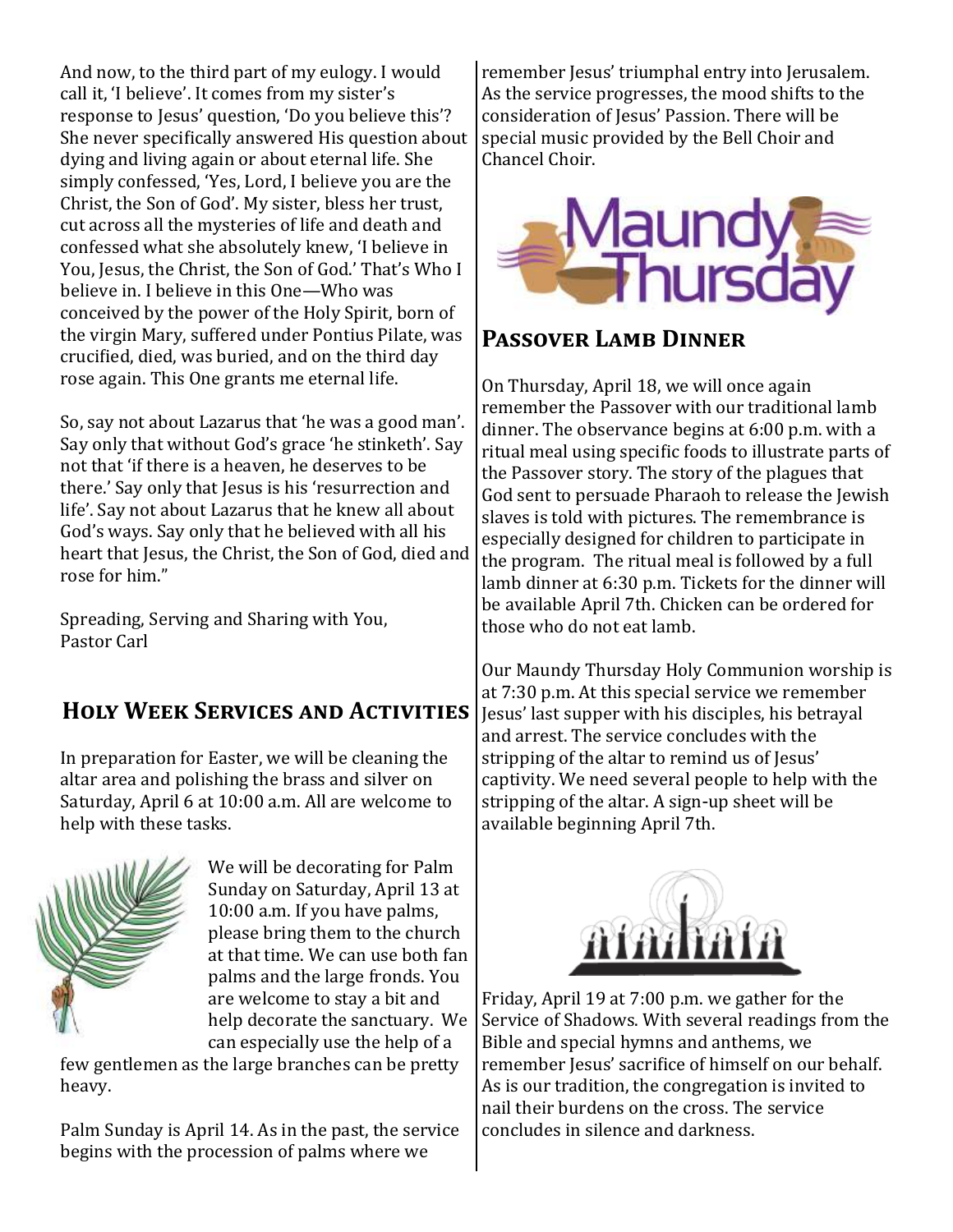Saturday, April 20 we will be preparing the chancel area for our Easter celebration. Please bring your greenery for the Living Cross and cut flowers to the church anytime Saturday. You may also bring cut flowers to worship with you on Easter morning and place them on the cross yourself.





Easter is Sunday, April 21. Join us as we celebrate the Resurrection of our Lord at 8:15 and 10:30 a.m. The church will be adorned with Easter Lilies and the beautiful Living Cross. Easter breakfast will be served in the fellowship hall from 8:30 to 10:30 a.m. An Easter egg hunt for children through the sixth grade starts at 10:00 a.m.



Linda Fergurson & Sue Fechter will Co-Chair our Easter Breakfast. Thank you Linda and Sue. We will need a number of volunteers to help set up, serve and clean up. We will need several volunteers to help set up Schultz Hall on Saturday April 20th at 9:30a.m. We will have

a sign up sheet for muffins, breads, servers and clean up on Sunday on the Opportunity Table.

Our Easter Breakfast is a great way for Fellowship.

## **Easter Lilies**

As a time honored tradition, The Board of Worship and Music is taking orders for Easter Lilies to decorate the sanctuary on Easter morning. The lilies may be given in honor or memory of someone or simply to the glory of God. Unfortunately,



our cost has increased this year so the requested donation per plant is \$12.00. Order sheets will be included in the bulletins in April. A list of the honorees will be included in the bulletin Easter Sunday. The lilies can be picked up after the 10:30 service Easter morning.



The Women of ELCA celebrated St. Patrick's Day at our March Meeting a little early. Lunch was a Potato Bar with all the different toppings. Judy Saxby lead the devotion with a reading about the true facts about St. Patrick, followed with a fun name game. Connie Reule read the February minutes for Gabby Cox. The Mission Support for the month was Courageous Connections.

The final W-ELCA Benevolence for 2018 was to the following organizations/groups: Adopt a Chaplain; Boys & Girls Club; Chicks in Crisis; My Sister's House; Samaritan's Purse; St. John's Program for Real Change; Courageous Connections; Elk Grove Food Bank; South Sacramento Interfaith Partnership; Mustard Seed School; Valley Hi Family Resource Center; ELCA Good Gifts; WarmLine Family Resource Center; CA Peace Officers Memorial Foundations; Star 6 Foundations; and Pastor's Assistance Fund.

April's Mission Support is the Kiwanis Family House. Gathering: socks (all ages), toilet paper, paper towels, sanitizer wipes.

Coming up in April will include a Passover Lamb Dinner planning meeting, April 7, following the service. Leading the planning meeting will be Triss Hoppman, with help from Connie Reule, Debi Lentsch, Carol Carney, and Marlene Kiser; but please remember that all are invited to attend this meeting. Passover Lamb Dinner is April 18th.

April also includes the start of the ticket sale (April 28, 2019) for our Annual Bunco Night on June 1st. Talking about Bunco, if anyone has borrowed any of the card tables from the room at the back of the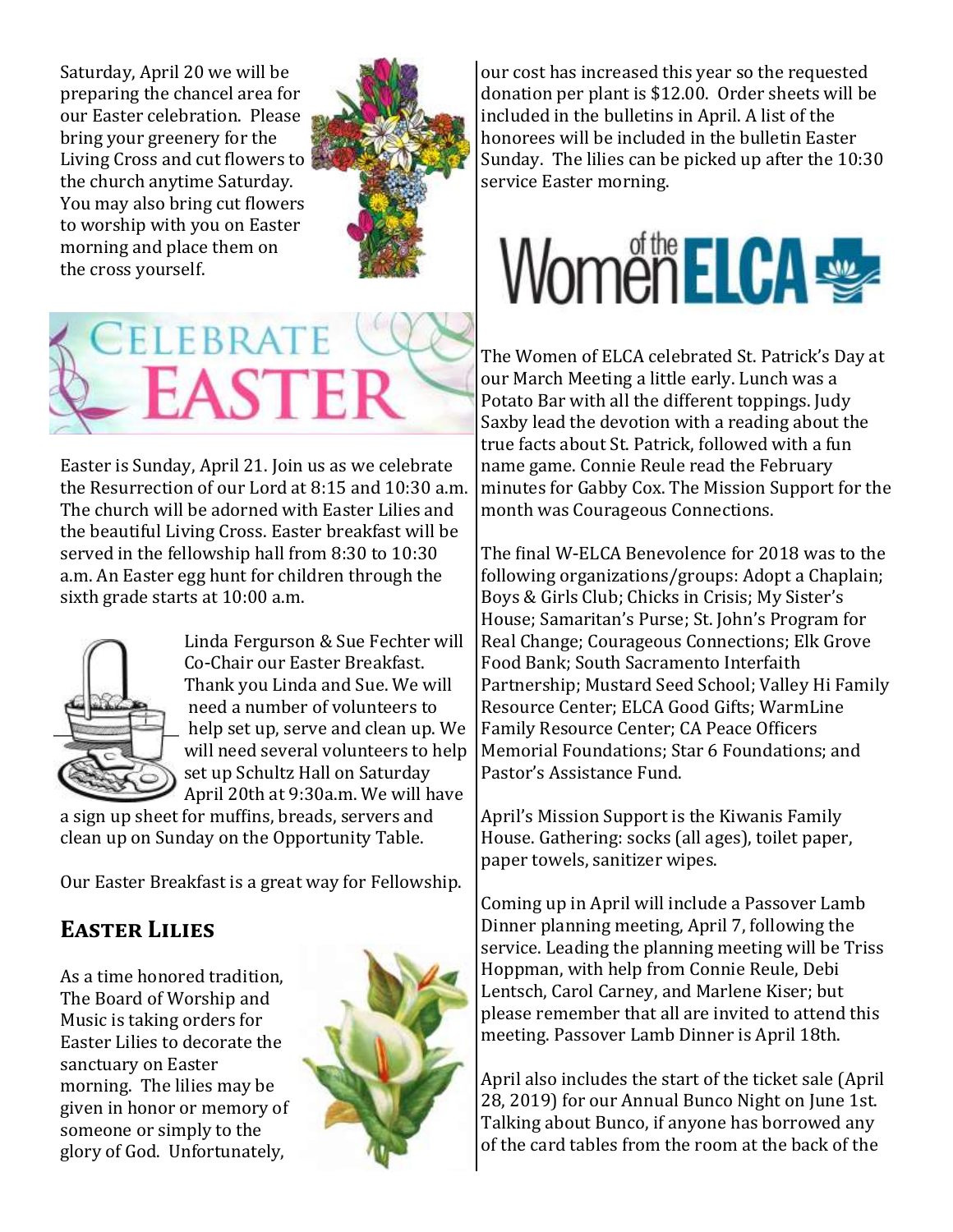Schultz Hall could you please return them by May so we know how many card tables we will need for the Bunco Night on June 1st. Thanks in advance.

Yours in Christ, Marlene Kiser, WELCA President



First and foremost, SLY Leaders and Youth members would like to thank every one that was able to donate a dessert for our dessert table at the Crab Feed last month! A big thank you, also to those who took a chance on our youth, and tried out our new Childcare fundraiser! Our kids had a lot of fun, and this is something we will be offering for future St. Luke's events.

SLY Leaders and Youth members met for our regular monthly meeting on Sunday, March 10th. SLY leaders presented a proposed yearly event calendar. We are fine tuning the calendar and will be handing out the final draft at this month's meeting, Sunday, April 14th, immediately following church. We will also be filling Easter eggs for the annual egg hunt after/during this meeting. This is an all-hands-on-deck event, as we have a ton of eggs to fill! There is a basket in the Narthex for Easter candy donations. Please consider donating a bag or two of candy to help with this event!

The Easter egg hunt hosted by SLY will begin at 10:00 a.m. Easter morning, Sunday, April 21st. We have our Easter Bunny all set to take pictures with the kids beforehand and to kick off the egg hunt! We hope to see everyone there!

Any questions, comments, or concerns? Want to join the youth board? Please feel free to contact Laura Tice (916) 271-7566.



We discussed on how we can improve our Diners Group to include New Members and Members who do not normally get involved with our group. Our goal is to give them some love and attention. Pastor Carl will provide a list of New Members and Members.

We will form new groups for every other month, May, July and September. Groups will be for 6-8 and we will invite New Members or orders to join us. We will have a sign up sheet on the Opportunity Table by March 31st.

#### **CRAB FEED**



Our 18th Annual, Mardi Gras themed, Crab Feed was a great success! We had close to 200 people in attendance and over 30 volunteers helping

with every aspect of the night to pull off such a fun night. A big thank you goes out to the volunteers that made this event such a success. From everyone who help with initial planning steps to the wonderful and dedicated crew that has helped year after year, this could not have happened without you!! Thank you! Many thanks go out to all our generous donors as well; on the next page is a list of all the organizations and people that donated either their time or efforts to this event. With slightly fewer people in attendance this year, we were able to raise just about \$7,500 for ministry and property projects around St. Luke's. We look forward to seeing everyone again next year!

Holly Hoppman Crab Feed Chairperson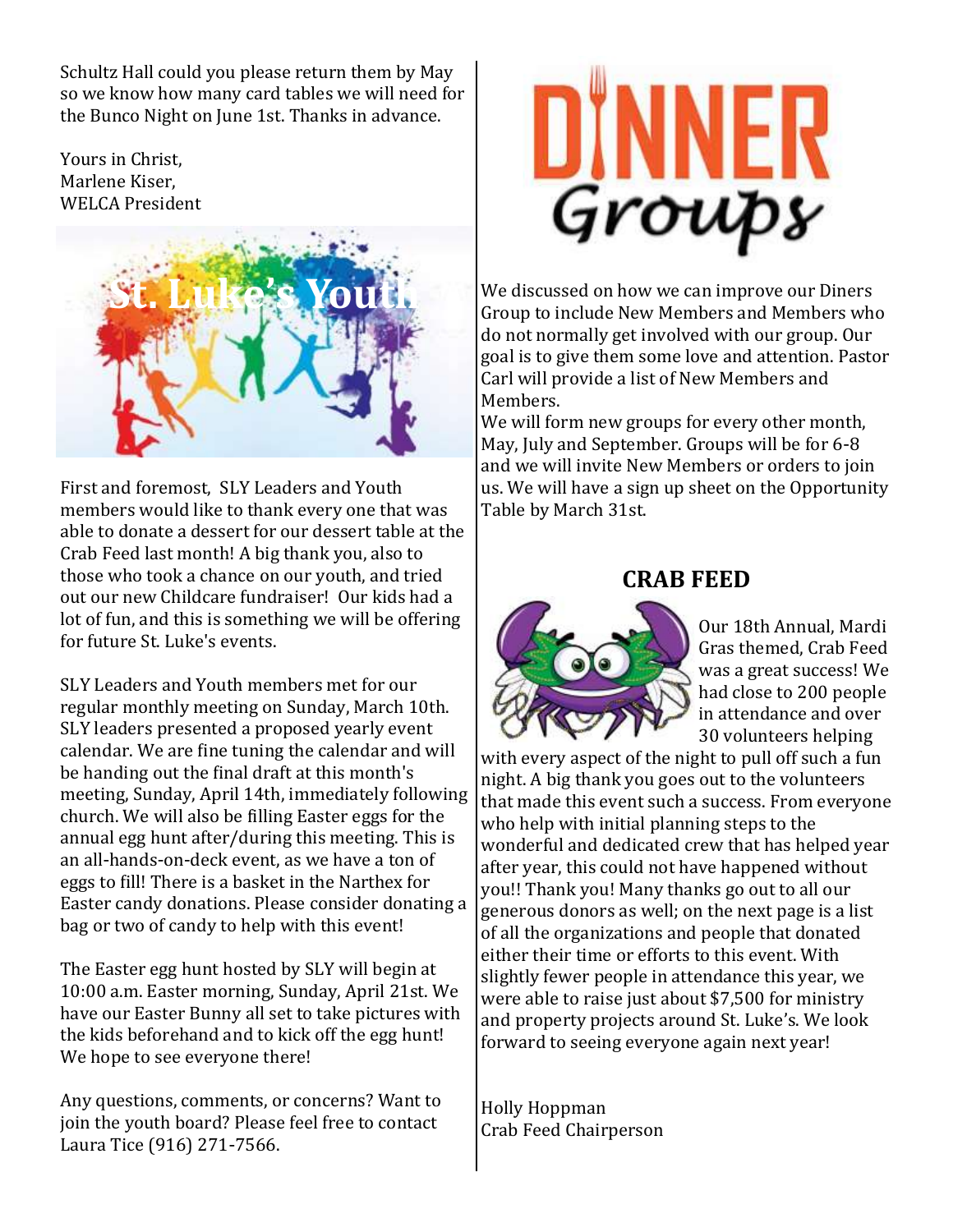

### To all our generous donors and volunteers

Aerospace Museum of California Texas Roadhouse Carol Carney B Street Theatre The Commons at Elk Grove Dorothy Haney Bed, Bath & Beyond The Cookie Jar Cookie Jar Larry Dockter BI's **The Cotton Club** Deanna Dockter Black Bear Diner The Habit Burger Grill Marlene Kiser Boulevard Bistro **The Old Spaghetti Factory** Duane Kiser Chicago Fire **The Popcorn Store** Rochelle Jaeger Chili's Chili's Chili's Chili's Chili's Chili's Chili's Chili's Chili's Chili's Chili Chili Chili Chili Chili Chili Chili Chili Chili Chili Chili Chili Chili Chili Chili Chili Chili Chili Chili Chili Chili Chili Chili Chil Color Me Mine **Trader Joe's** Carl Hoppman Cracker Barrel Jack's Urban Eats Jeff Kiser de Young Legion of Honor Fine Arts Museum Vampire Penguin Bruce Kiser Edible Arrangements The Kevin Webb Kevin Webb Karen Linfor Leatherby's Charles Communist Communist Charles Kathy and Vern Rose Kirsten Ireton Logan's Roadhouse **Ron and Pat Webb** Mike & Linda Duffek Mac Que's Barbeque **Cheryl Franklin** Kelly Boyer Mimi's Café **Pat Lehman** Pat Lehman Carolyn Andrews Nina's Flowers & Gifts **Paulette Pfannenstiel** Paul Maki Nugget Market Pauline Arndt Justin Tice Oil Stop Chris Blair & Melody Palmer Laura Tice On the Border Mexican Grill & Cantina Debi Lentsch & family Samantha Basquez Outback Jack Fenske St. Luke's Youth Group Paesano's **Micki Fenske** Monterey Trails HS Key Club Palermo Ristorante **Bob Behr** Florin HS Key Club Pamper Me Spa **Ron Webb** Ron Webb **Franklin HS Key Club** Romano's Macaroni Grill **Pat Webb** Pat Webb Elk Grove HS Key Club Sacramento History Alliance Museum Alison Thomas Sac City CKI Club Dave Saxby **Communist Communist Communist Communist Communist Communist Communist Communist Communist Communist Communist Communist Communist Communist Communist Communist Communist Communist Communist Communist Communist**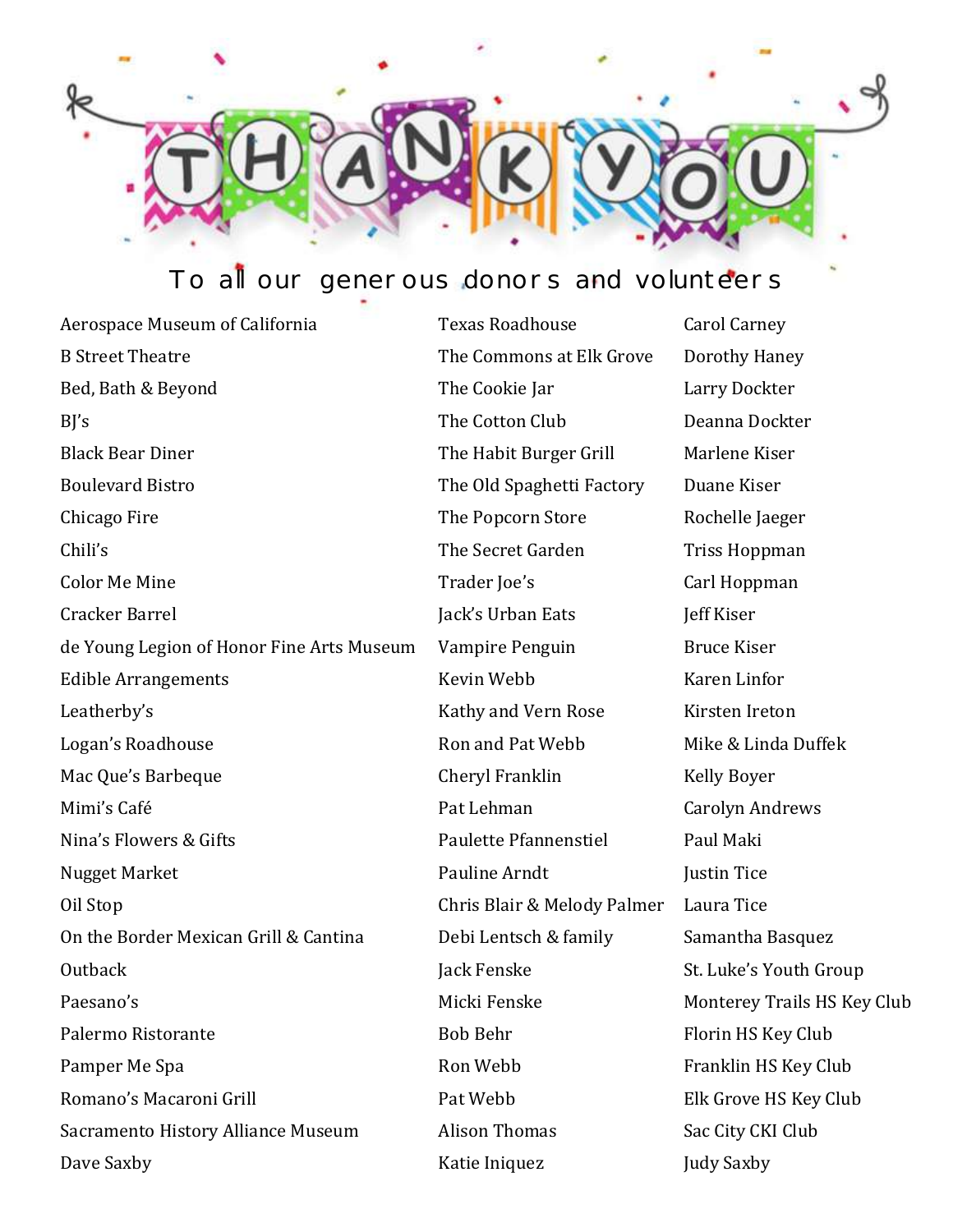









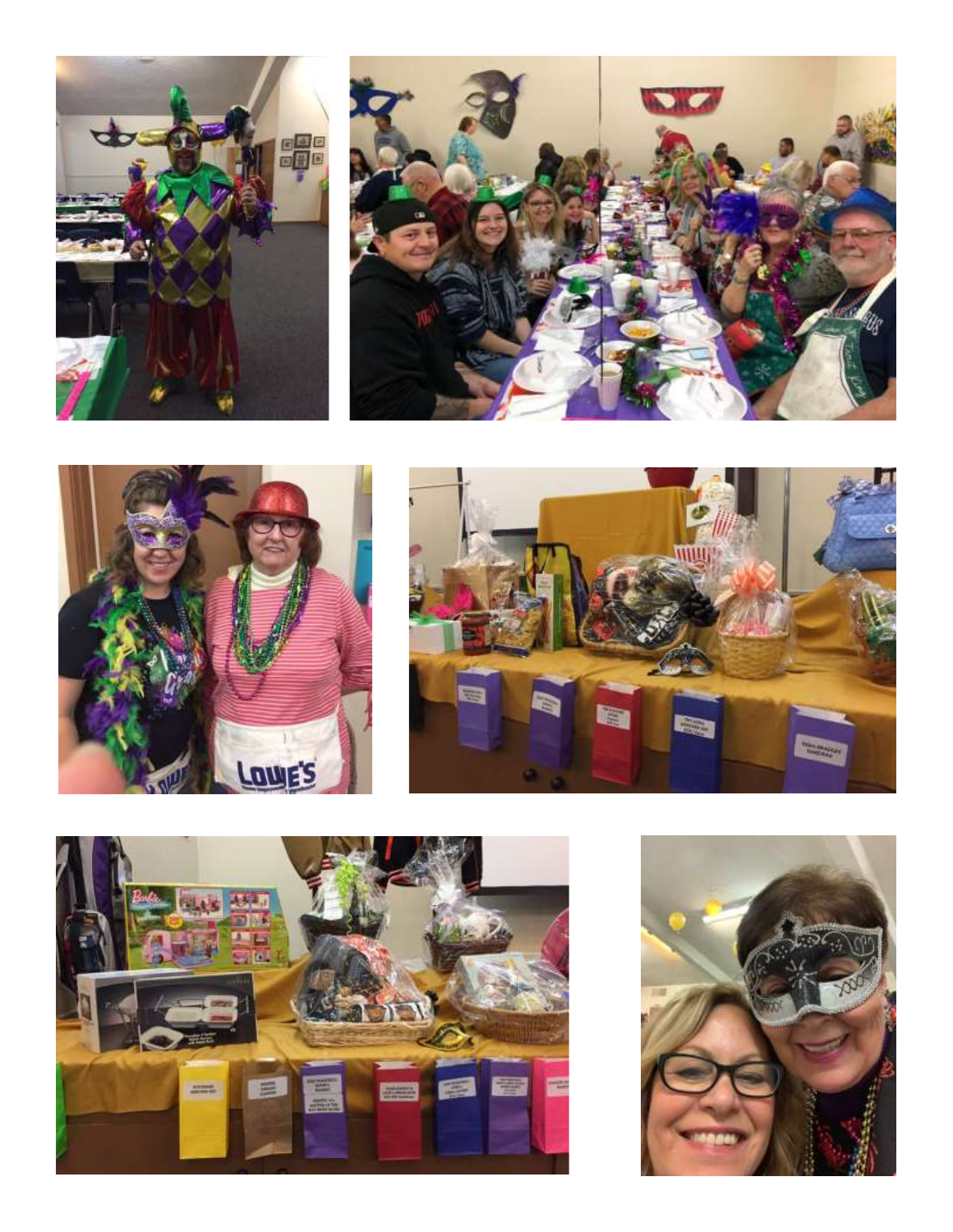



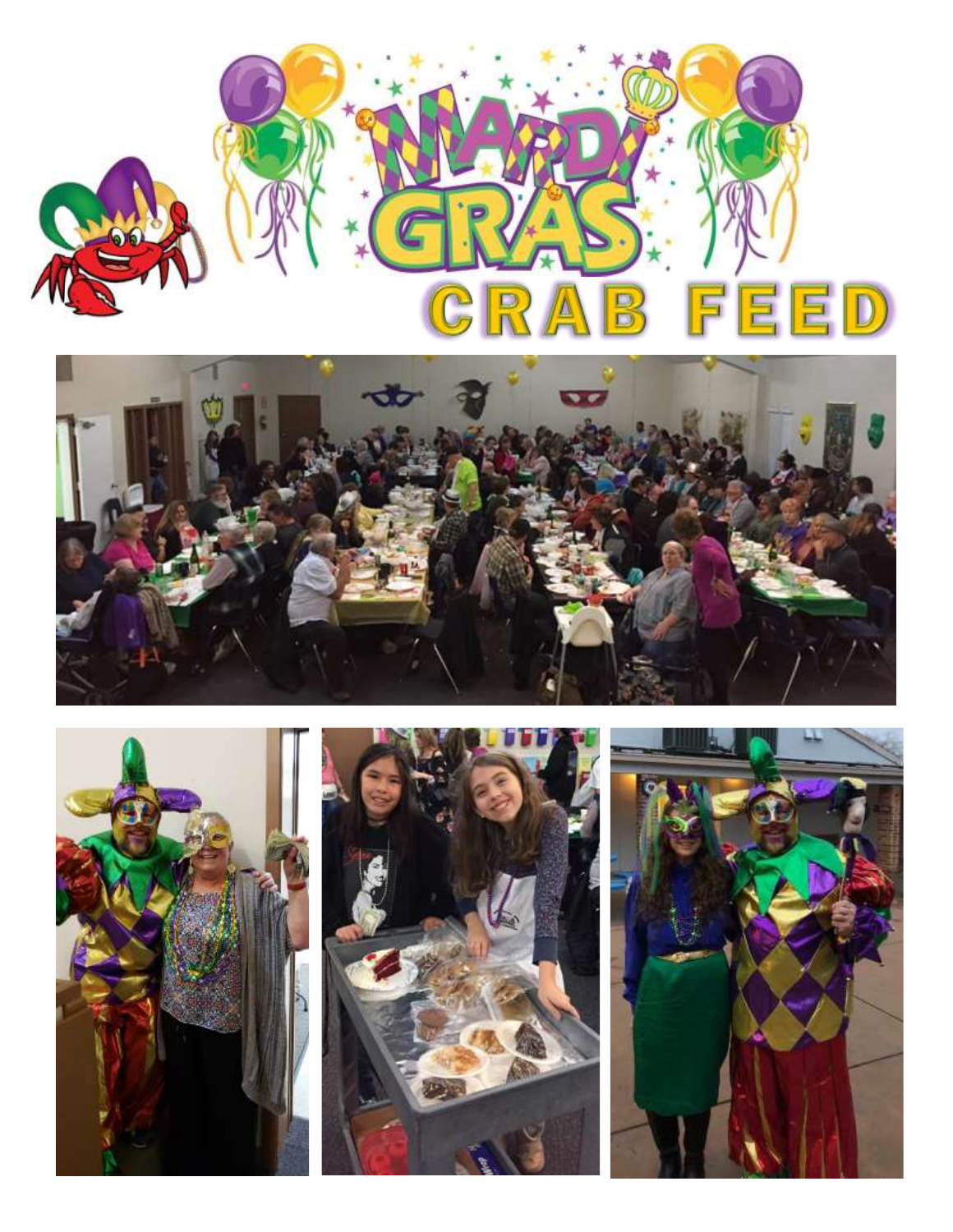

The family of Jerry Carney wants to sincerely thank the members of the congregation for the unbelievable expressions of sympathy, in so many ways, due to his passing on February 13, 2019. So greatly appreciated are the many cards, kind words, visits, phone calls, gifts, memorial gifts and all those who were able to attend his Memorial Service on March 8, 2019 as well as those who were there in spirit and those who contributed wonderful food for the lunch.

We also thank Pastor Carl for making the memorial what we so wanted it to be, as well as all of the caring, loving support that he gave to the family prior to the Memorial. As we all know Pastor Carl has a very special gift from God, when it comes to officiating for a memorial. We sincerely thank Ron Webb for doing the readings, Kim Stangl for reading the poem, Larry Dockter for Ushering, Jane Fanucci for playing the Organ, Selena Connell for being the amazing greeter, and Karen Linfor, along with Pastor Carl for beautifully singing two of Jerry's very favorite songs. We so appreciate Triss Hoppman, and the Comfort Committee and others, for all of their hard work, in providing such a fantastic, wonderful, lunch, for all to enjoy, allowing family and friends to have time to share with each other.

Our hearts are broken but we know Jerry is with his Heavenly Father and we can rejoice in that, until we meet him again.

May God Bless All of You Love from, Carol, Bryan, David, Melanie and all the rest of the family.

## **Community Outreach**

We researched on how we could reach out to our Community. Lauren Orcutt found a company that will send out 12,000 Postcards with information on St. Luke's Easter Breakfast, Easter Egg Hunt and Easter Service. The Postcards will be mailed to our Community here near St. Luke's Lutheran Church and North Laguna. This project was previously approved by our Congregation two years ago as part of the Myers Memorial Fund distribution.



April 13, 2019 8:30 a.m.—12:00 p.m.

Please join us to beautify our church on Saturday, April 13 for the Spring season.



**Your Address books!**

**Irma Lowe** 7231 Saga Way Sacramento, CA 95828

**Kelly Sobkowsky** 62 Park Vista Circle Sacramento, CA 95831

**Dennis & Janice Fischer** 8827 Mohamed Circle Elk Grove, CA 95624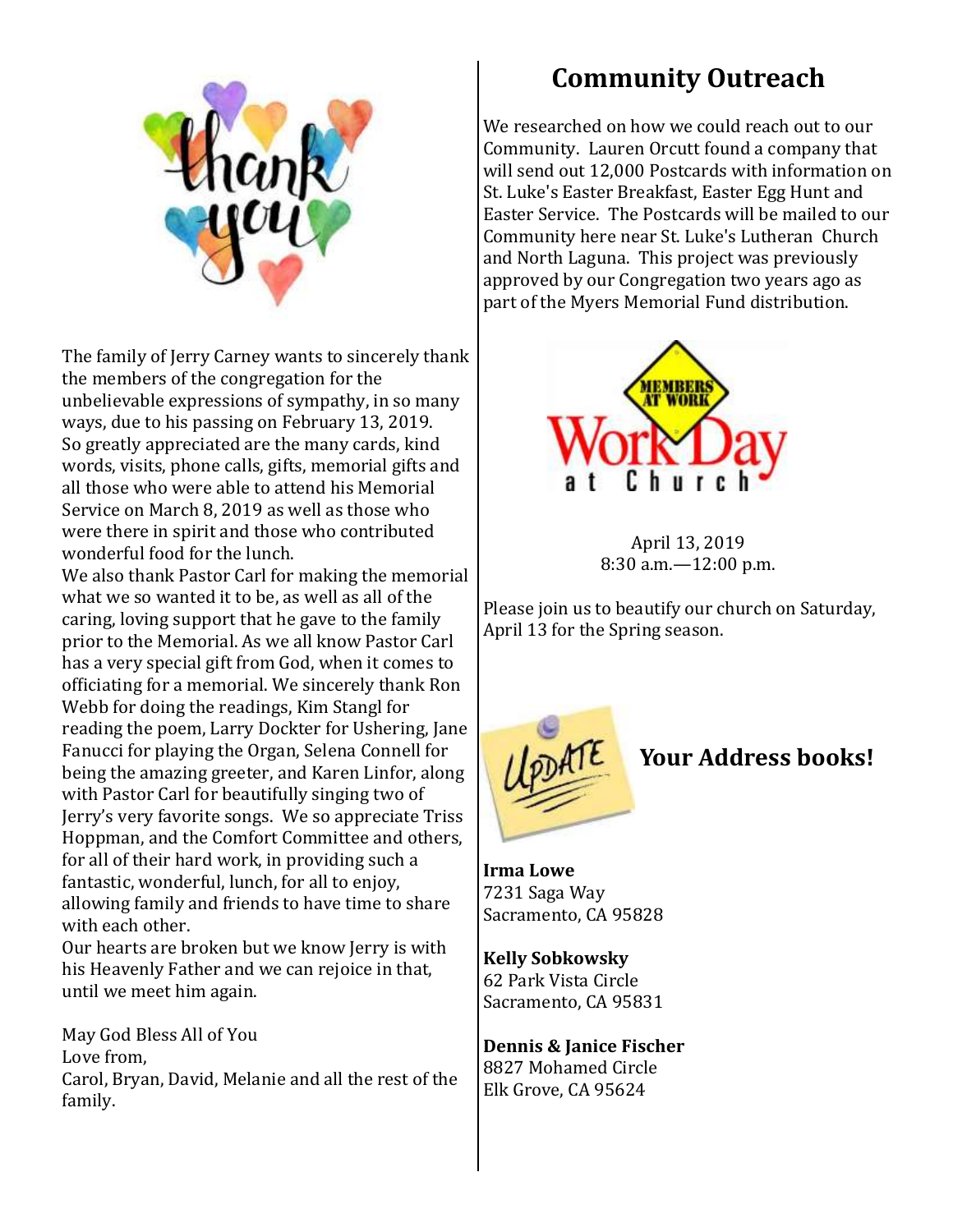

| <b>Anthony Neidich</b>     | April 01 |
|----------------------------|----------|
| <b>Michele Clemens</b>     | April 03 |
| Larry Dockter              | April 06 |
| Don Englund                | April 09 |
| <b>Clarence Korhonen</b>   | April 12 |
| Marilyn Sodergren          | April 16 |
| <b>Matthew Spear</b>       | April 16 |
| <b>Charles Yakabe</b>      | April 16 |
| Megan Gadreault            | April 17 |
| Heidi Harrison             | April 17 |
| <b>Reuben Jones</b>        | April 19 |
| Kamryn Olsen               | April 19 |
| <b>Mary Frances Harris</b> | April 20 |
| Cheryl Menezes             | April 20 |
| <b>Connie Reule</b>        | April 24 |
| <b>Rylee Shower</b>        | April 25 |
| Lisa Englund               | April 27 |
| Lisa Olsen                 | April 28 |
| <b>Rachel Kiser</b>        | April 30 |



April 7 *Needed*

- April 14 **Marlene & Duane Kiser** For Betty Olsen's Celebration of Heavenly Birthday
- April 21 **Mary Frances Harris** For her Birthday

April 28 *Needed*



Richey Family Craig, Karen, Lauren & Dixon

8130 Suarez Way Elk Grove, CA 95757 916-897-2921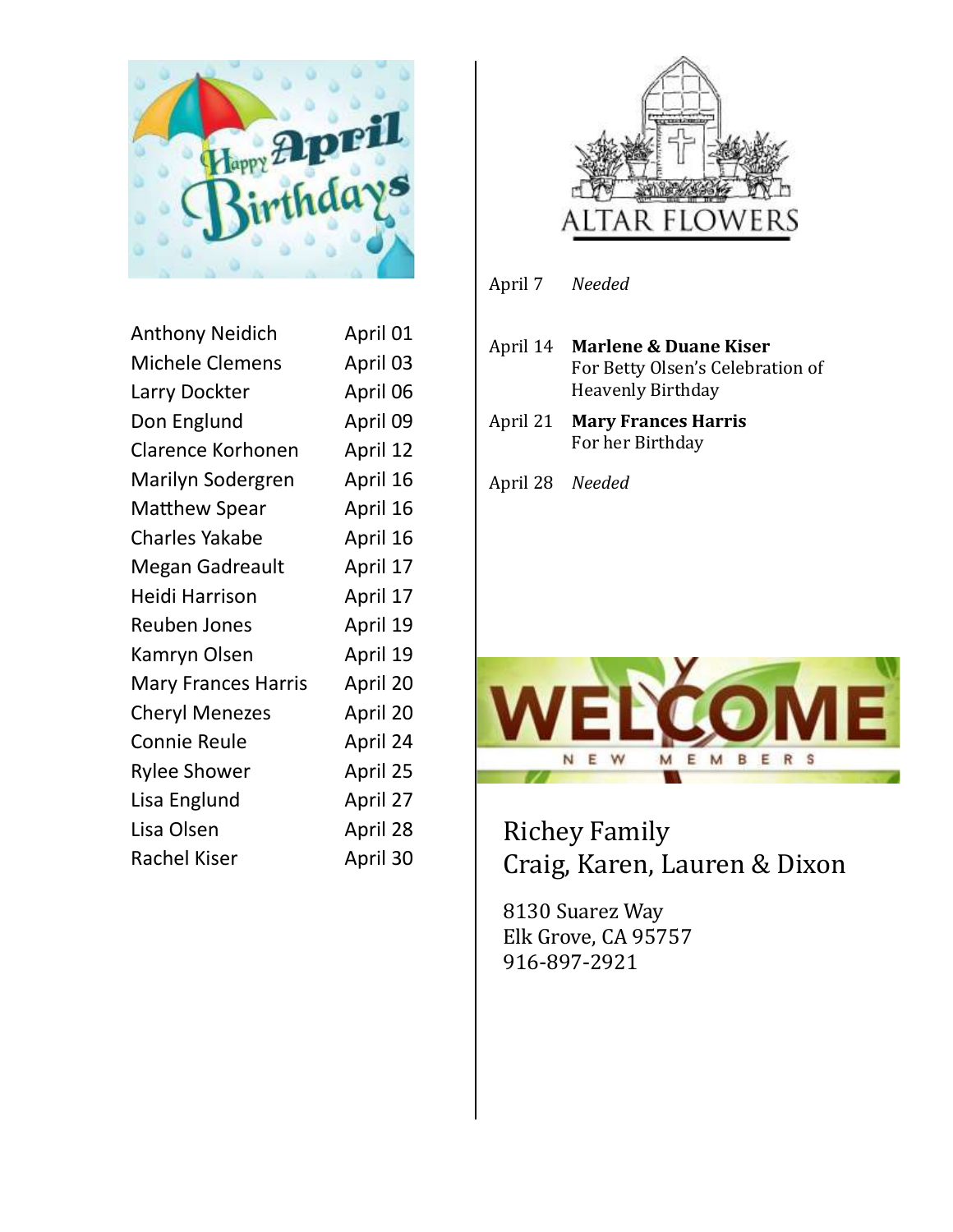## **Financial Secretary Report**

#### **January 2019**

#### **Comments:**

- After a terrific January, the February monthly totals are slightly down.
- However, the 2019 contributions are off to a good start, as the YTD data shows.
- A concern is the significant decrease in the number of contributors.
- Annual contribution statements for 2018 were distributed in January 2019. If you did not receive a statement, or need a replacement, contact me.
- When making a special contribution, please clearly mark in large, bold letters what the contribution is for. Thank you.
- Please use numbered envelopes, when feasible. Thank you.
- If you need numbered envelopes, either see me or drop a note in the offering.
- When using pew envelopes, please write legibly. Thanks.
- If you have any questions or suggestions, please do not hesitate to contact me.

Jack Fenske St. Luke's Financial Secretary 916-714-3626 [LRFenske@comcast.net](mailto:LRFenske@comcast.net)

#### **General Fund (Only) Contributions**

| Data                                 | <b>This Month</b> | <b>Year to Date</b> |
|--------------------------------------|-------------------|---------------------|
| <b>Total</b><br><b>Contributions</b> | \$15,403          | \$34,465            |
| <b>Compared to</b>                   | $-$1,087$         | \$1,700             |
| <b>Budget</b>                        | $-6.6\%$          | $5.2\%$             |
| <b>Compared to</b><br>2018           | $- $780$          | \$2,468             |
|                                      | $-4.8\%$          | $7.7\%$             |

#### **No. of Contributors**

| 2019<br>(Current Year)     | 74 | 74    | avg.  |
|----------------------------|----|-------|-------|
| 2018<br>(Last Year)        | 85 | 87    | avg.  |
| <b>Other Special Gifts</b> |    |       |       |
| <b>Sunday School</b>       |    |       | \$7   |
| Flowers                    |    | \$225 |       |
| Memorials                  |    |       | \$325 |
| <b>Special Gifts</b>       |    |       | \$300 |

*Note: Plus values are good; minus values are not.* 

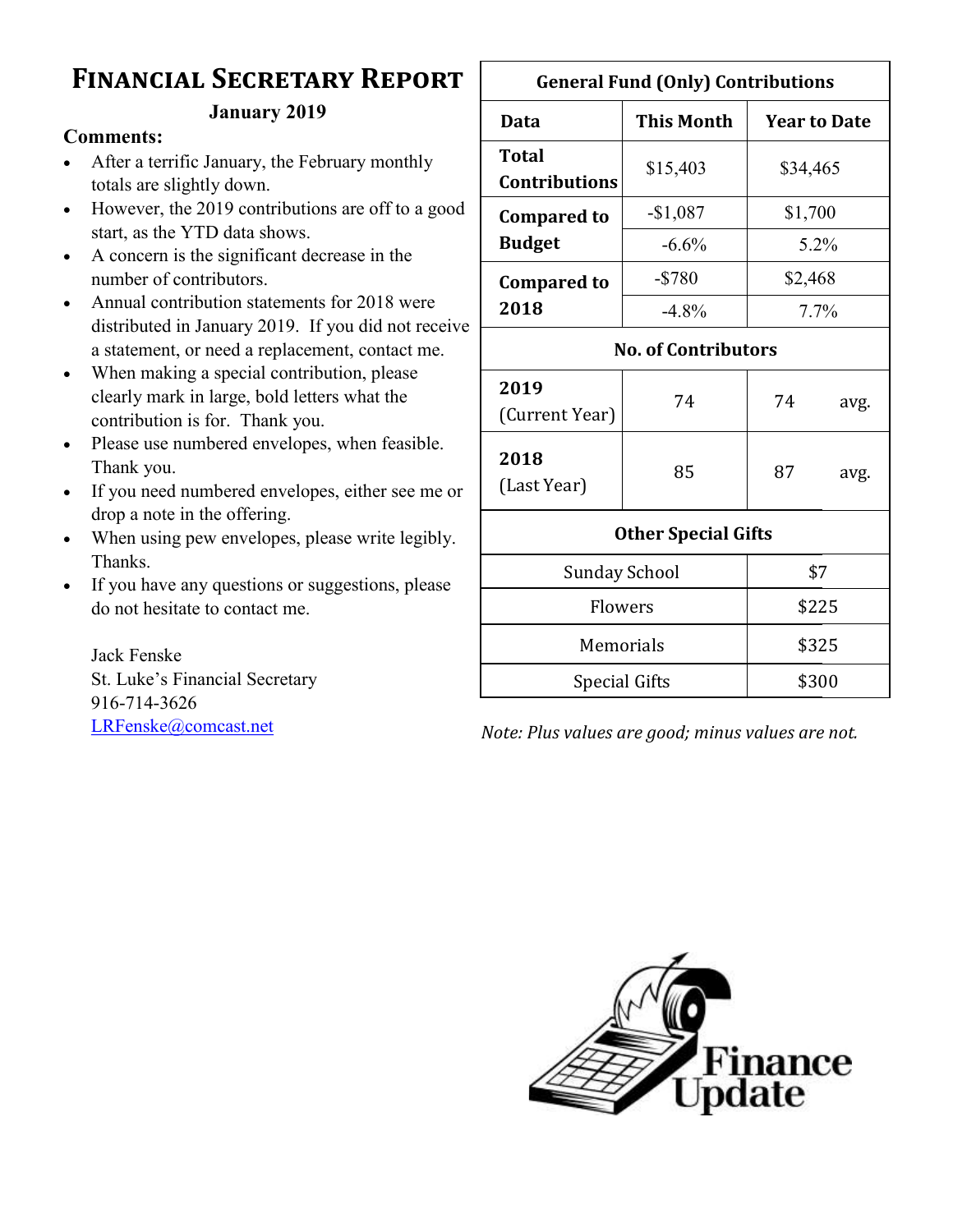## **Worship Assistants**

|              | <b>Altar Care</b>                                  |      |
|--------------|----------------------------------------------------|------|
| (8:15 a.m.)  | Cheryl Franklin                                    | 8:1  |
| (10:30 a.m.) |                                                    | 10:3 |
|              | Brenda Sulzmann, Carole                            |      |
| April 7      | Johnson                                            | Apri |
| April 14     | Kelly Boyer, Faith Harper                          | Apri |
| April 18     | Peggy Moser, Marlene Kiser                         | Apri |
| April 21     | Carol Carney, Shirley Prouty                       | Apri |
| April 28     | Dave Saxby                                         | Apri |
|              | <b>Communion Servers</b>                           |      |
| April 7      | Ralph Zbrog, Kelly Boyer,                          | Apri |
|              | <b>Shirley Prouty</b>                              | Apri |
|              |                                                    | Apri |
| April 18     | Merle Zbrog, Linda Duffek,<br><b>Betty England</b> | Apri |
| April 21     | Mary Frances Harris, Kirsten                       | Apri |
|              | Ireton, Marlene Kiser                              | Apri |
|              |                                                    | Apri |
|              | <b>Counters</b>                                    | Apri |
| April 7      | Nancy Minning, Connie Reule                        |      |
| April 14     | John Orcutt, Triss Hoppman                         |      |
| April 21     | Betty Englund, Barbara Manlapig                    | Dec  |
| April 28     | Holly Hoppman, Marlene Kiser                       | Dec  |
|              |                                                    | Dec  |
|              | Greeters                                           | Dec  |
| April 7      | Needed                                             | Dec  |
| April 14     | Needed                                             |      |
| April 21     | Needed                                             |      |
| April 28     | Marlene & Duane Kiser                              | Apri |
|              |                                                    | Apri |
|              | <b>Prayer Leaders</b>                              | Apri |
| April 7      | Merle Zbrog                                        | Apri |
| April 14     | Ralph Zbrog                                        |      |
| April 18     | Marlene Kiser                                      |      |
| April 21     | <b>Bob Behr</b>                                    | Dec  |
| April 28     | Kelly Boyer                                        | Dec  |
|              |                                                    | Dec  |
|              | <b>Psalm Leaders</b>                               | Dec  |
| April 7      | Sierra Etchison                                    | Dec  |
| April 14     | Aiyana Tice                                        |      |
| April 21     | Lucy Orcutt                                        |      |

#### April 28 Amber Mansfield

#### **Head Ushers**

| $8:15$ a.m.  | Ron Franklin                           |
|--------------|----------------------------------------|
| $10:30$ a.m. | Ralph Zbrog                            |
|              | <b>Readers</b> (8:15 a.m.; 10:30 a.m.) |
| April 7      | Ron Webb; Betty Englund                |
| April 14     | Christiana Wilson; Tracy Etchison      |
| April 18     | Karen Linfor                           |
| April 21     | Ron Webb; Faith Harper                 |
| April 28     | Christiana Wilson; Mary F. Harris      |
|              | <b>Refreshments</b>                    |
| April 7      | Carol Carney & Ofelia Ojeda            |
| April 14     | Mack & Carole Vance                    |
| April 21     | Easter Breakfast                       |
| April 28     | Needed                                 |
|              | <b>Visitors' Gifts</b>                 |

#### ril 7 Pauline Arndt ril 14 Pat Webb ril 21 Steven Lee il 28 Carol Carney

#### **Acolytes**

|        | 11601 V CO                        |
|--------|-----------------------------------|
| Dec 2  | Darnell Osako, LaRayna Osako-Cain |
| Dec 9  | Noella Sondrini, Anthony Basquez  |
| Dec 16 | Claire Kerian, Elizabeth Wilson   |
| Dec 23 | Lucy Orcutt, Kimiya Ricciardi     |
| Dec 30 | Amber Mansfield, Angie Martinez   |
|        |                                   |

#### **Welcome Leaders**

| April 7  | Merle Zbrog          |
|----------|----------------------|
| April 14 | <b>Betty Englund</b> |
| April 21 | Pat Webb             |
| April 28 | Al Moser             |

#### **Sunday School Teachers**

| Dec 2  | Lauren Orcutt, Christina Hisamoto, Peggy Moser |
|--------|------------------------------------------------|
| Dec 9  | Laura Tice, Samantha Basquez, Peggy Moser      |
| Dec 16 | Alison Thomas, Lajuan Andrews, Peggy Moser     |
| Dec 23 | Samantha Basquez, Laura Tice, Peggy Moser      |
| Dec 30 | Alison Thomas, Laura Tice, Peggy Moser         |